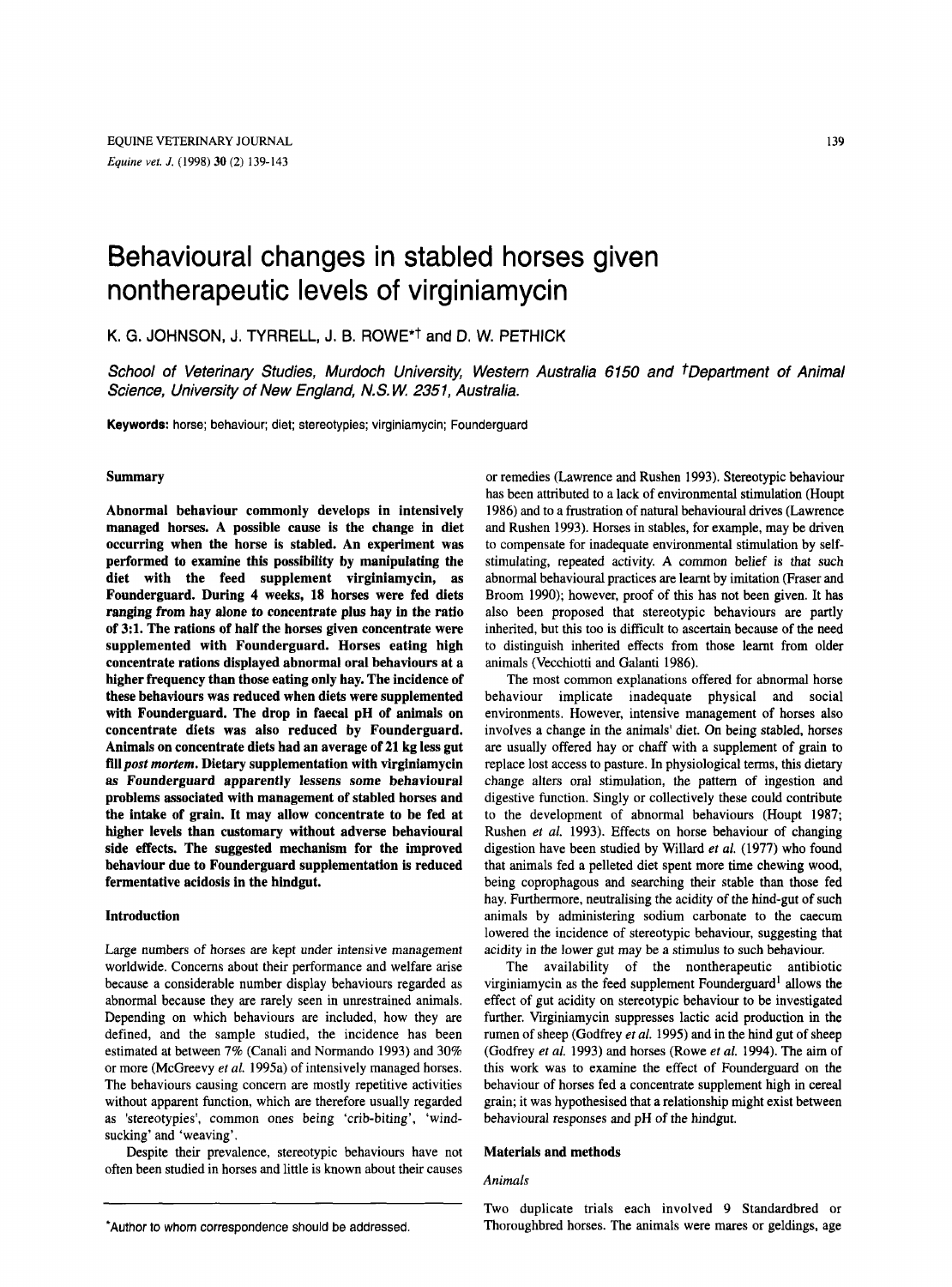4-10 years, weighing 400-500 kg. They were purchased after checks for 'soundness' and a verbal assurance of no behavioural problems. After purchase and before the experiments began, animals were monitored in the field for 1 h/day for 7 days to detect behavioural abnormalities. No abnormal behaviour was observed at this stage in any animal.

## *Feeding*

Each duplicate trial involved feeding groups of 3 horses 1 of **3**  dietary regimes for 4 weeks. In the first regime. oaten hay alone was fed at 8 kg/day throughout. The other 2 regimes involved feeding decreasing amounts of hay and increasing amounts of concentrate in successive weeks. Each day each animal received **8** kg hay in the first week, **6** kg hay plus 2 kg concentrate in the second week, 4 kg hay plus 4 kg concentrate in the third week, and 2 kg hay plus **6** kg of concentrates in the fourth week. Furthermore, the rations of one of the concentrate fed groups were supplemented daily with Founderguard (containing 1% virginiamycin) during weeks **2,** 3 and 4, while the other group received no Founderguard.

The concentrate was a commercial horse supplement<sup>2</sup> containing 43% wheat, 42% barley, 9.3% lupinseed meal, 2% molasses,  $3.5\%$  minerals and  $0.2\%$  mineral/vitamin premix. The estimated digestible energy (for pigs) was 12.6 MJ/kg, crude protein 12%. and crude fibre 5.5%. Founderguard was added to the feed at 22.5g per day. The daily ration was fed in 2 equal parts, at 0700 h after the first hour of observation, and at 1500 h before the second hour of observation.

#### *Stabling*

Horses were housed singly in adjacent wooden stables measuring 4 m square, with walls 1.5 m high over which they could see other animals. In an attempt to limit crib-biting to a single site in each stable, wooden edges except the top of the stable half-door were covered with metal mesh ('Weldmesh', 4 mm diameter steel bars welded at 150 mm centres). An index of crib-biting was set up using the method of Willard et al. (1977); a pine board (1140 mm long) bolted to the top of each stable half-door was removed each week and weighed to record the mass of wood removed by biting.

### *Behavioural observations*

Behaviours monitored were based on those described by Fraser (1992) and defined as:

*Grasping:* biting an object with the incisor teeth, but without removing material **or** swallowing air.

*Wood-chewing:* grasping wood and at least briefly chewing it.

*Cribbing:* biting an object and apparently swallowing air with a gulp; sometimes only the upper incisors are involved with the animal pulling down on these thereby opening the soft palate and sucking air into the stomach (see McGreevy *et al.* 1995b); grasping is often followed by cribbing.

*Wind-sucking:* apparently sucking air into the stomach without first grasping onto an object; often the neck is arched and the horse performs a nodding motion before seeming to gulp air.

Behaviour was recorded by an observer experienced with horses (J.T.) who limited direct contacts with the animals, did not

feed the animals and touched them only when collecting blood and faeces and when weighing them.

Observations were made indoors and outdoors each day. Indoors, stabled horses were observed from a platform 4 m above the stables for 1 h before the morning feed at 0700 h, and for 1 h after the afternoon feed at 1500 h. Each of the 9 animals was observed every 4 min, and note taken of instances of the activities defined above plus others not *so* defined, which included bed-eating when an animal was seen with hay from the stable floor in its mouth, and stall-licking when a horse had its tongue touching part of the stable.

Outdoors, the handling characteristics of the horses were assessed as they were lead around a set path after morning and afternoon feeds. Behavioural categories were set up to record whether the horses walked or jogged, moved ahead of or behind the handler, and reared or pulled on the lead rope. Checks were also made at these times for lameness.

# *Measurements* of *faecal pH, blood parameters and gut fill*

Each morning after feeding, horses were weighed and had faeces removed from the rectum. The pH of faeces was measured immediately, by moistening with 1 ml **of** distilled water and recording the pH with a glass electrode. On the same occasion, 10 ml of blood were collected from a jugular vein via a 19 *G*  needle, once in the first week, twice in the second week, three times in the third week and daily in the fourth week. The animals showed no outward sign of disturbance during these daily checks. Part of each blood sample was subject to standard haematological analysis, while the remainder was frozen and later analysed for D-lactate as described by Rowe *et al.* (1994).

The day after each trial finished, all animals in the group were slaughtered by rifle shot followed by exsanguination. The viscera were weighed to provide an index of gut fill, the viscera being the gastrointestinal tract from oesophagus to anus plus the penis of geldings or the uterus of mares.

#### *Statistical analyses*

The data were analysed using the Kruskal-Wallis test to determine overall significance of the treatments in each week. Where significant effects were found the means were compared using the Mann-Whitney U test combined with the Bonferroni procedure whereby the critical probability level  $(P<0.05)$  was adjusted to compensate for the increased probability of finding a significant result when mutiple comparisons are made (Krauth 1988). Body weights were compared using Student's paired *t* test and visceral weights were compared by ANOVA. All analyses were done using Statview 4.5 for the Macintosh computer (ABACUS Concepts, California, USA).

# **Results**

### *Feed intake*

Within each 24 h period, all horses ate their entire ration. Horses supplemented with Founderguard were noted to eat their food more slowly; however, eating rates were not quantified.

## *Body weights*

Changes in bodyweight from the first to last days of the 2 trials were  $+1.0 \pm 3.4$  kg (mean  $\pm$  s.e.),  $-7.7 \pm 4.8$  kg and  $-3.0 \pm 4.8$  kg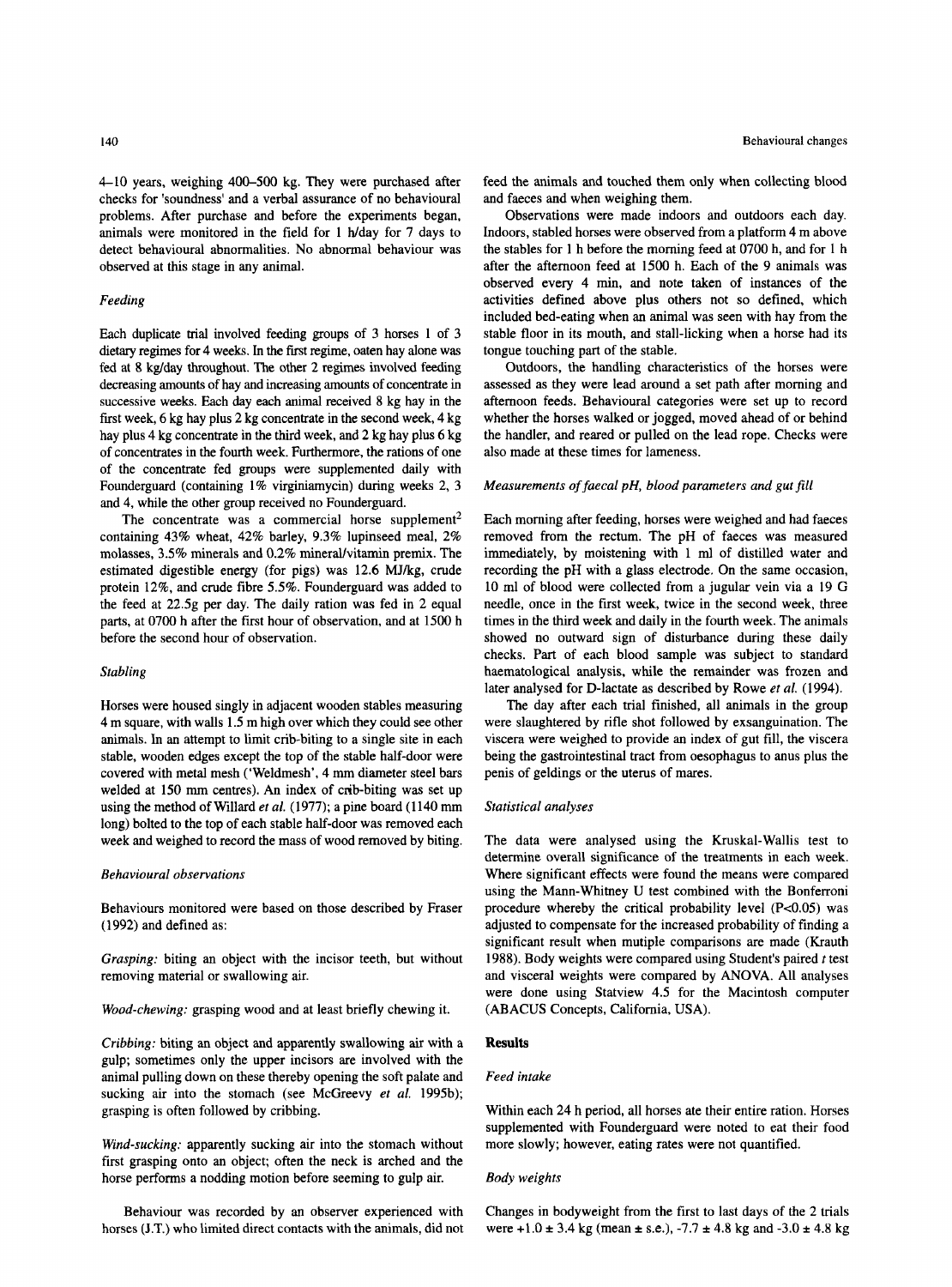

*Fig 1: The influence of diet on the behaviour of stalled horses; hay only (O), hay plus concentrate (* $\square$ *) and hay plus concentrate and Founderguard* **(A).** *l(a) Eating bedding; l(b) Grasping; l(c) Wood chewing and l(d) Stall licking. Behavioural events indicate the mean (i s.e.) weekly sum of observations for 2 h every day of the week for the 6 horses in the treatment group. The proportion of concentrate in the ration increased over the 4 week period to finish at* **75%** *in week 4. asignijcantly dijerent to hay Px0.05; bsignijicantly different to hay plus concentrate and Founderguard Px0.05.* 

for the hay, hay plus grain, and hay, grain and Founderguard groups, respectively. These changes were not statistically significant (P>0.05).

# *Behaviour*

During 108 h observation in the 2 trials, 770 instances of categorised behaviour were recorded. The most common were wood-chewing (41%), eating of bedding (17%), grasping (14%), aggression (14%) and stall-licking **(8%).** In 97 of the 104 observations of aggression, the interactions occurred between 2 particular horses, and the other 7 all involved another particular animal. Aggression was, therefore, treated as the individual behaviour of these specific animals, and no further analysis was made of it. Similarly, analyses were not made of the other 6% of recordings which comprised stall-walking, pawing, stall-kicking and tail-rubbing.

The occurrences of eating bedding, grasping, wood-chewing, and stall-licking are shown in Figure 1. The inclusion of concentrates in the diet significantly elevated the incidence of each behaviour, except stall licking, after 3 and 4 weeks of feeding when the level of concentrates was 50-75% of the diet. Stall licking was a relatively minor behaviour. The inclusion of Founderguard with the concentrate diet prevented the occurrence of eating bedding and grasping, and there was also a clear trend to reduce the incidence of wood chewing.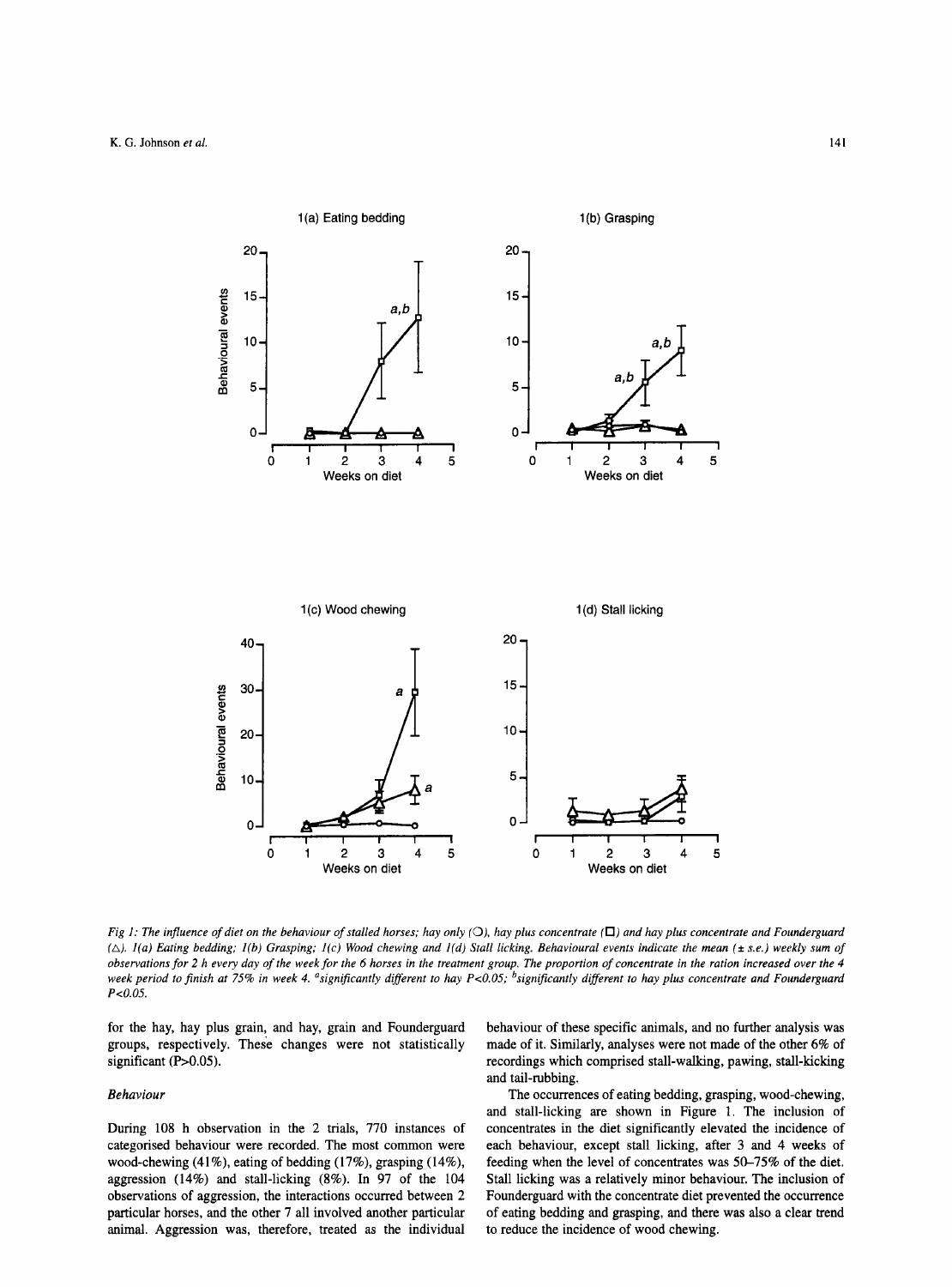

*Fig 2: The influence of diet on the mean* ( $\pm$  s.e.) weekly faecal pH; ha<sub>y</sub> *only (O), hay plus concentrate*  $(\Box)$  *and hay plus concentrate and Founderguard*  $(\triangle)$ . The proportion of concentrate in the ration increase<sub>d</sub> *over the 4 week period to finish at 75% in week 4. <sup>a</sup>significantly differe<sub>nt</sub> to hay P<0.05; <sup>b</sup>significantly different to hay plus concentrate and Founderguard P<O.O5.* 

Quantification of wood-chewing by recording weight loss  $\mathfrak{c}_\mathfrak{f}$ pine boards on the stable doors was unsuccessful. There were teeth marks where the animals had been biting, but there was  $n<sub>0</sub>$ visible wood loss or recordable weight change. The horses chewed some parts of the stable that were uncovered by mesh and from there apparently removed some wood.

Outdoors, **all** horses were equally easy to handle and always walked where guided by the handler. There were no grounds  $f_{0r}$ allocating them to different categories.

## *Faecal pH*

The faecal pH decreased progressively as the inclusion  $\alpha$ f concentrates increased over the **4** week period with the decliqe being significant in weeks 3 and 4 (Fig 2). The inclusion  $\epsilon_{\text{sf}}$ Founderguard prevented this decline at week 3 when the di<sub>ct</sub> contained 50% concentrates. As the level of concentrates increased to 75% (week 4), the inclusion of Founderguard significantly reduced the decline in faecal pH compared to whe<sub>n</sub> concentrates alone were fed.

There was a close and negative curvilinear relationship ( $r^2$ 0.98) between the mean weekly faecal pH and the total numb $_{\text{6r}}$ of behavioural events recorded each week (Fig 3). A decrease  $i_n$ faecal pH below about 6.2–6.3 was associated with a rapid rise in the incidence of behavioural abnormalities.

# *Gut fill*

The weights of viscera *post mortem* were significantly **(P**<0.0001) higher for hay-fed horses, at  $18.3 \pm 0.3$  % bod<sub>y</sub> weight (mean ± s.e.; absolute weight 86.8 kg), than for horses fed concentrates with or without Founderguard, at  $14.0 \pm 0.4\%$  (65.8) kg). This represents a difference of 21 kg between hay-fed **mid**  75% concentrate-fed animals. There was no significant effect  $\alpha$ f Founderguard on visceral weight.



*Fig 3: The relationship between the mean weekly faecal pH and total behavioural events* of *stalled horses: hay only (0), hay plus concentrate*   $(D)$  *and hay plus concentrate and Founderguard*  $(\triangle)$ . *Total behavioural events (eating bedding, grasping, wood chewing and stall licking) represent the weekly sum of all such observations during 2 h every day of the week. The relationship between total behavioural events and*  faecal pH can be described by the third-order polynomial equation *shown, with*  $r^2 = 0.98$ .

#### *Blood Samples*

The concentration of D-lactate was either low or not detectable (<20  $\mu$ mol/l) in all of the dietary treatments and there was no evidence of any pathophysiological change in haematology.

## **Discussion**

## *Abnormal behaviours*

These observations on stabled horses show that diets low in roughage are associated with increases in behavioural activities that can be considered abnormal viz. wood chewing, grasping, bed-eating and stall licking, which are far less common or absent in free ranging horses. The particular behaviours displayed all had some component of oral stimulation. Locomotor abnormalities such as weaving were not displayed. Whether this is biologically significant is uncertain.

Wood chewing, grasping and bed-eating all increased progressively over the 3 or **4** weeks of the trial. This was apparently due to the increasing levels of concentrate provided **(25,** 50 and **75%)** and not associated with learning or the time in stalls since there was no change in behaviour of animals fed hay only. The effect of feeding duration on abnormal behaviour remains unclear. Founderguard treated animals were subjectively noted to **take** longer to consume their ration and it is probable that the horses fed hay only also spent longer feeding. These apparently longer feeding times could have led to greater saliva production which could contribute to the recorded neutralisation of gut acidity, however an effect of saliva on hindgut pH seems improbable. The possible shorter feeding time of the horses fed concentrate without Founderguard might also have allowed more nonfeeding time in which to develop abnormal behaviours; more